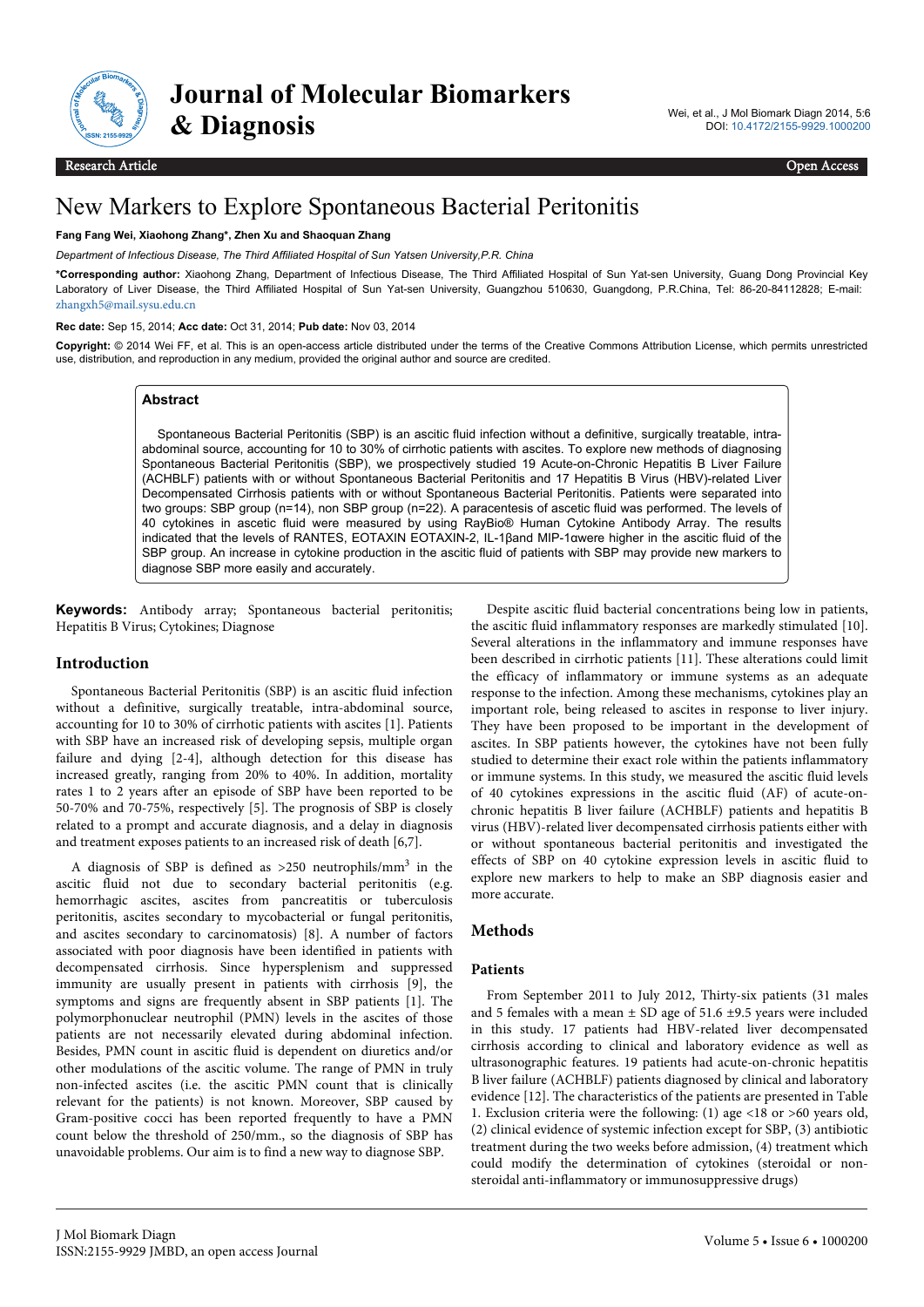Of the SBP group, none had positive ascitic fluid bacterial culture. Three patients had ascite fluids absolute neutrophil counts higher than 250 per mm<sup>3</sup>. Eleven patients had symptoms of peritoneal infection. The total leukocyte and neutrophil counts in both blood and ascites were significantly elevated in the SBP group compared with the non SBP group (Table 2).

| Characteristi          | Acute-on-chronic                    | <b>HBV-related liver</b>        | P value |
|------------------------|-------------------------------------|---------------------------------|---------|
| Ċ                      | hepatitis B liver failure<br>$n=19$ | decompensated<br>cirrhosis n=17 |         |
| Age (years)            | $48.63 \pm 6.62$                    | $55.41 \pm 11.24$               | 0.04    |
| Sex                    |                                     |                                 |         |
| male                   | 18.00000                            | 14                              |         |
| female                 | 1.00000                             | 3                               |         |
| Blood/serum            |                                     |                                 |         |
| DNA(IU/ml)             | 899818.8 ± 2324591.56               | 3350642 ± 9341447.43            | 0.31    |
| ALT(U/L)               | 98.47 ± 121.59                      | 73.29 ± 99.78                   | 0.51    |
| AST(U/L)               | $130.11 \pm 97.06$                  | 109.65 ± 163.99                 | 0.65    |
| TB(umol/L)             | 453.95 ± 198.67                     | $94.61 \pm 134.85$              | < 0.01  |
| $PTA(\%)$              | $28.68 \pm 6.40$                    | $63.12 \pm 23.58$               | < 0.01  |
| <b>INR</b>             | $2.72 \pm 0.65$                     | $1.46 \pm 0.34$                 | < 0.01  |
| AFP(ng/ml)             | 64.04 ± 157.36                      | 731.20 ± 2942.51                | 0.36    |
| <b>WBC</b><br>(10E9/L) | $6.88 \pm 4.46$                     | $5.59 \pm 4.04$                 | 0.37    |
| $N$ (%)                | $66.55 \pm 13.24$                   | $61.71 \pm 13.27$               | 0.28    |
| HGB(g/L)               | $94.26 \pm 17.80$                   | $99.59 \pm 14.65$               | 0.34    |
| PLT<br>(10E9/L)        | 79.84 ± 39.91                       | $120.18 \pm 75.37$              | 0.06    |
| Ascitic fluid          |                                     |                                 |         |
| <b>WBC</b><br>(10E6/L) | 451 ± 1450.60                       | 4702.59 ± 18870.43              | 0.37    |
| $N(\%)$                | $31.94 \pm 24.92$                   | $32.83 \pm 24.76$               | 0.97    |
| <b>RBC</b><br>(10E6/L) | 12031.26 ± 41396.85                 | 6177.94 ± 21639.35              | 0.61    |
| GL(mmol/L)             | $7.54 \pm 2.19$                     | $8.10 \pm 3.31$                 | 0.55    |
| TP(g/L)                | $16.42 \pm 11.22$                   | $12.65 \pm 9.73$                | 0.29    |
| LDH (U/L)              | $83.11 \pm 94.41$                   | $301.24 \pm 997.06$             | 0.35    |

Aspartate transaminase (AST), alanine aminotransferase (ALT), total bilirubin (TB), prothrombin activity (PTA), international normalized ratio (INR), αfetoprotein (AFP), platelet count (PLT), hemoglobin (HGB), white blood cells (WBC), percentage of neutrophilic granulocyte (N), red blood cells (RBC), glucose levels (GL), total protein (TP), Lactate dehydrogenase (LDH) and Serum HBV DNA (DNA) were measured by a quantitative polymerase chain reaction assay (DaAn Diagnostics assay and Roche Amplicor, limit of detectability of 100 IU/mL; Roche Diagnostics, Basel, Switzerland) after admission.

Table 1: Characteristics of acute on chronic liver failure patients and hepatitis B virus-related liver decompensated cirrhosis patients

Diagnostic paracentesis was performed on all patients at the time of admmission. Informed consents were obtained from all patients. Paracentesis was carried out the day the patients were admitted using a 20-gauge sterile needle under local anesthesia with lidocaine. After withdrawal from the abdomen, the skin needle was replaced with a sterile needle to minimize contamination by the skin. Ascites fluids were collected under sterile conditions, and the obtained peritoneal fluids were seeded in aerobic and anaerobic blood culture bottles and cultured with an automated Versa TREK culture system at the patient's bedside. Other samples of ascitic fluids were sent to the laboratory and examined for white blood cells, red blood cells, and levels of proteins and glucose. Finally, remaining peritoneal fluids were centrifuged at 1000 rpm for 15 min and supernatants were stored at -80°C until assayed.

All patients were divided into two subgroups as follows: those with an ascitic fluid absolute neutrophil count higher than 250 per mm3 or /and positive ascites fluids culture and/or having any signs or symptoms of peritoneal infection, abdominal pain, rebound tenderness,temperature above 38°C or below 36.5°C, chills, abdominal tenderness suggestive of peritonitis, developing or worsening hepatic encephalopathy, gastrointestinal bleeding within the last 15 days, acute renal failure (defined by an increase in the serum creatinine level to above 133 μmol/L) and arterial hypotension (systolic arterial pressure below 80 mmHg) were allocated to the "SBP group". Those with an ascites absolute neutrophil count lower than 250 per mm<sup>3</sup> and negative ascitic fluid culture were allocated to the"non SBP group".

| Parameter              | SBP group<br>non SBP group<br>$n=14$<br>$n=22$ |                                 | P value |
|------------------------|------------------------------------------------|---------------------------------|---------|
| Age (years)            | $50.29 \pm 7.03$                               | $52.82 \pm 10.97$               | 0.05    |
| Sex                    |                                                |                                 |         |
| male                   | 13                                             | 18.00000                        |         |
| female                 | 1                                              | 4.00000                         |         |
| Blood/serum            |                                                |                                 |         |
| DNA(IU/ml)             | 88074.14 ± 176261.26                           | 3310201<br>$\pm$<br>8332760.094 | 0.17    |
| ALT(U/L)               | $59.29 \pm 39.48$                              | $103.95 \pm 136.93$             | 0.04    |
| AST(U/L)               | $124.143 \pm 104.30$                           | 118.09 ± 148.31                 | 0.91    |
| TB(umol/L)             | 420.77 ± 249.56                                | 197.39 ± 209.69                 | 0.64    |
| PTA(%)                 | $31.64 \pm 11.58$                              | $53.41 \pm 26.25$               | 0.02    |
| <b>INR</b>             | $2.52 \pm 0.92$                                | $1.80 \pm 0.63$                 | 0.02    |
| AFP(ng/ml)             | $20.78 \pm 43.29$                              | $606.29 \pm 2582.24$            | 0.39    |
| <b>WBC</b><br>(10E9/L) | $9.04 \pm 5.40$                                | $4.51 \pm 1.97$                 | < 0.01  |
| N(%)                   | 71.46 ± 11.37                                  | $59.68 \pm 12.57$               | < 0.01  |
| HGB (g/L)              | $89.29 \pm 10.37$                              | $101.55 \pm 17.87$              | 0.10    |
| PLT<br>(10E9/L)        | $110.57 \pm 72.70$                             | $91.45 \pm 54.48$               | 0.64    |
| Ascitic fluid          |                                                |                                 |         |

#### Page 2 of 5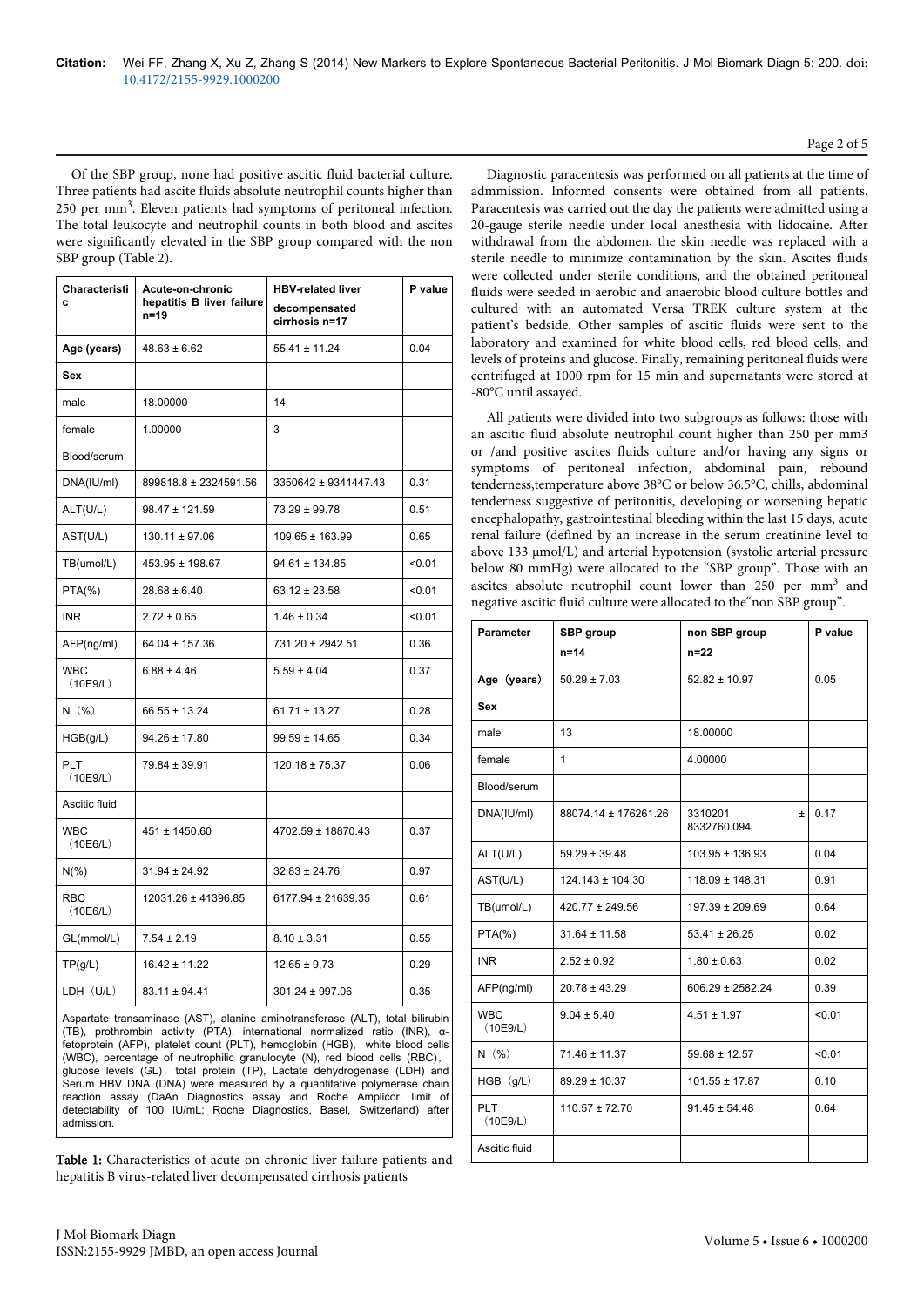| <b>WBC</b><br>(10E6/L) | 6153.07 ± 20726.75   | $107.73 \pm 68.46$    | < 0.01 |
|------------------------|----------------------|-----------------------|--------|
| $N(\% )$               | $44.36 \pm 27.76$    | $24.38 \pm 18.71$     | < 0.01 |
| <b>RBC</b><br>(10E6/L) | 19719.14 ± 51828.80  | $2615.95 \pm 7630.10$ | 0.68   |
| GL(mmol/L)             | $7.43 \pm 3.6$       | $8.05 \pm 1.93$       | 0.24   |
| TP(g/L)                | $18.19 \pm 11.66$    | $12.38 \pm 9.40$      | 0.23   |
| $LDH$ $(U/L)$          | $392.29 \pm 1092.09$ | $54.91 \pm 26.55$     | 0.01   |

Aspartate transaminase (AST), alanine aminotransferase (ALT), total bilirubin (TB), prothrombin activity (PTA), international normalized ratio (INR), αfetoprotein (AFP), platelet count (PLT), hemoglobin (HGB), white blood cells (WBC), percentage of neutrophilic granulocyte (N), red blood cells (RBC), glucose levels (GL), total protein (TP), Lactate dehydrogenase (LDH) and Serum HBV DNA (DNA) were measured by a quantitative polymerase chain reaction assay (DaAn Diagnostics assay and Roche Amplicor, limit of detectability of 100 IU/mL; Roche Diagnostics, Basel, Switzerland) after admission.

Table 2: Characteristics of "SBP group" and "non-SBP group"

# **Laboratory procedures**

Determination of cytokine concentration in ascitic fluid was performed using the commercially available RayBio® Human Cytokine Antibody Array kit from RayBiotech, Inc (RayBiotech, Inc., Guangzhou, China). Blocking, incubation and preparation for detection were done according to the manufacturer's instructions. The signals were imaged using an Axon Gene Pix laser scanner using the "green" channel with an excitation frequency of 532 nm.

#### **Statistical analysis**

Data are presented as mean ± Stand deviation (SD). All statistical analyses were performed using the SPSS software package (Version 13.0; SPSS, China Guangzhou). Non-categorical variables were compared by the Mann-Whitney U test. Two-sided  $p$ -values <0.05 were considered statistically significant.

# **Results**

No significant differences were found between patients with acute or chronic liver failure and decompensated cirrhosis in regards to age, sex or levels of DNA, ALT, AST, AFP, WBC, N, HGB, PLT, RBC, FGL, FTP and LDH. (allp>0.05), Meanwhile, the mean TB, PTA and INR levels were significantly higher in patients with acute or chronic liver failure than those with decompensated cirrhosis(p<0.05)(Table 2).

The Human Cytokine Antibody Array indicated that 12.5% (5) of the 40 cytokines evaluated were at least1.5-fold up regulated. Expression of RANTES, EOTAXIN-2 and MIP-1a were up regulated in the SBP group compared with the non-SBP group (Table 3).

| Cytokine      | <b>SBP</b> group<br>$n = 14$ |           | non SBP group<br>n=22 |           | Fold change  |
|---------------|------------------------------|-----------|-----------------------|-----------|--------------|
|               | mean                         | <b>SD</b> | mean                  | <b>SD</b> | infected/non |
| EOTAXIN-<br>2 | 673                          | 768.10    | 284                   | 184.19    | 2.29         |
| <b>RANTES</b> | 662                          | 1118.95   | 199                   | 206.49    | 1.97         |

| M-CSF          | 48     | 32.90    | 66     | 35.03    | 0.68 |
|----------------|--------|----------|--------|----------|------|
| $IP-10$        | 3252   | 1498.22  | 2,800  | 1623.06  | 1.26 |
| IFN-g          | 112    | 17.35    | 120    | 21.64    | 0.90 |
| IL-12 p40      | 34     | 16.14    | 42     | 21.09    | 0.74 |
| <b>EOTAXIN</b> | 932    | 991.02   | 646    | 402.67   | 1.51 |
| $IL-1\beta$    | 82     | 205.44   | 28     | 35.91    | 3.04 |
| $IL-17$        | 60     | 13.06    | 68     | 25.32    | 0.89 |
| IL-2           | 113    | 19.68    | 121    | 20.57    | 0.92 |
| MCP-1          | 12,688 | 6547.10  | 9,903  | 7785.99  | 1.34 |
| GM-CSF         | 104    | 12.02    | 109    | 15.08    | 0.95 |
| s TNF RI       | 10,297 | 2126.70  | 9,555  | 1988.34  | 1.06 |
| PDGF-BB        | 20     | 8.75     | 25     | 17.45    | 0.74 |
| MIP-1d         | 854    | 461.65   | 1,051  | 664.39   | 0.77 |
| IL-16          | 128    | 173.91   | 90     | 41.37    | 0.93 |
| <b>GCSF</b>    | 109    | 16.89    | 114    | 18.01    | 0.94 |
| $IL-13$        | 102    | 12.97    | 108    | 22.29    | 0.95 |
| TNF-a          | 150    | 16.71    | 157    | 26.03    | 0.95 |
| IL-12 p70      | 117    | 84.62    | 98     | 60.42    | 1.21 |
| $IL-4$         | 17     | 8.18     | 22     | 24.12    | 0.77 |
| IL-3           | 82     | 11.82    | 88     | 31.27    | 0.93 |
| IL-7           | 78     | 14.40    | 74     | 16.79    | 1.04 |
| $MIP-1\alpha$  | 110    | 239.70   | 72     | 71.27    | 1.59 |
| $IL-1\alpha$   | 136    | 98.24    | 120    | 63.11    | 1.15 |
| s TNF RII      | 4,681  | 1477.71  | 4,365  | 1646.29  | 1.08 |
| TIMP-2         | 4,697  | 834.02   | 4,834  | 872.24   | 0.98 |
| $IL-10$        | 397    | 303.66   | 473    | 593.30   | 0.81 |
| IL-8           | 2,802  | 2971.99  | 2,309  | 4220.55  | 1.27 |
| TNF-b          | 168    | 16.44    | 171    | 27.36    | 0.98 |
| $I-309$        | 9      | 6.52     | 11     | 12.89    | 0.90 |
| MCP-2          | 82     | 101.60   | 103    | 240.79   | 0.83 |
| MIG            | 191    | 79.75    | 205    | 192.22   | 0.88 |
| IL-6sR         | 7,376  | 1904.76  | 7,180  | 2997.34  | 1.03 |
| $IL-15$        | 101    | 14.36    | 100    | 23.25    | 1.01 |
| IL-6           | 11,050 | 15872.14 | 12,085 | 16508.31 | 0.72 |
| $MIP-1\beta$   | 3,168  | 3856.66  | 3,388  | 3859.64  | 0.98 |
| $TGF-\beta1$   | 161    | 19.95    | 163    | 34.62    | 0.99 |
| $IL-11$        | 64     | 12.55    | 64     | 11.39    | 1.00 |

Page 3 of 5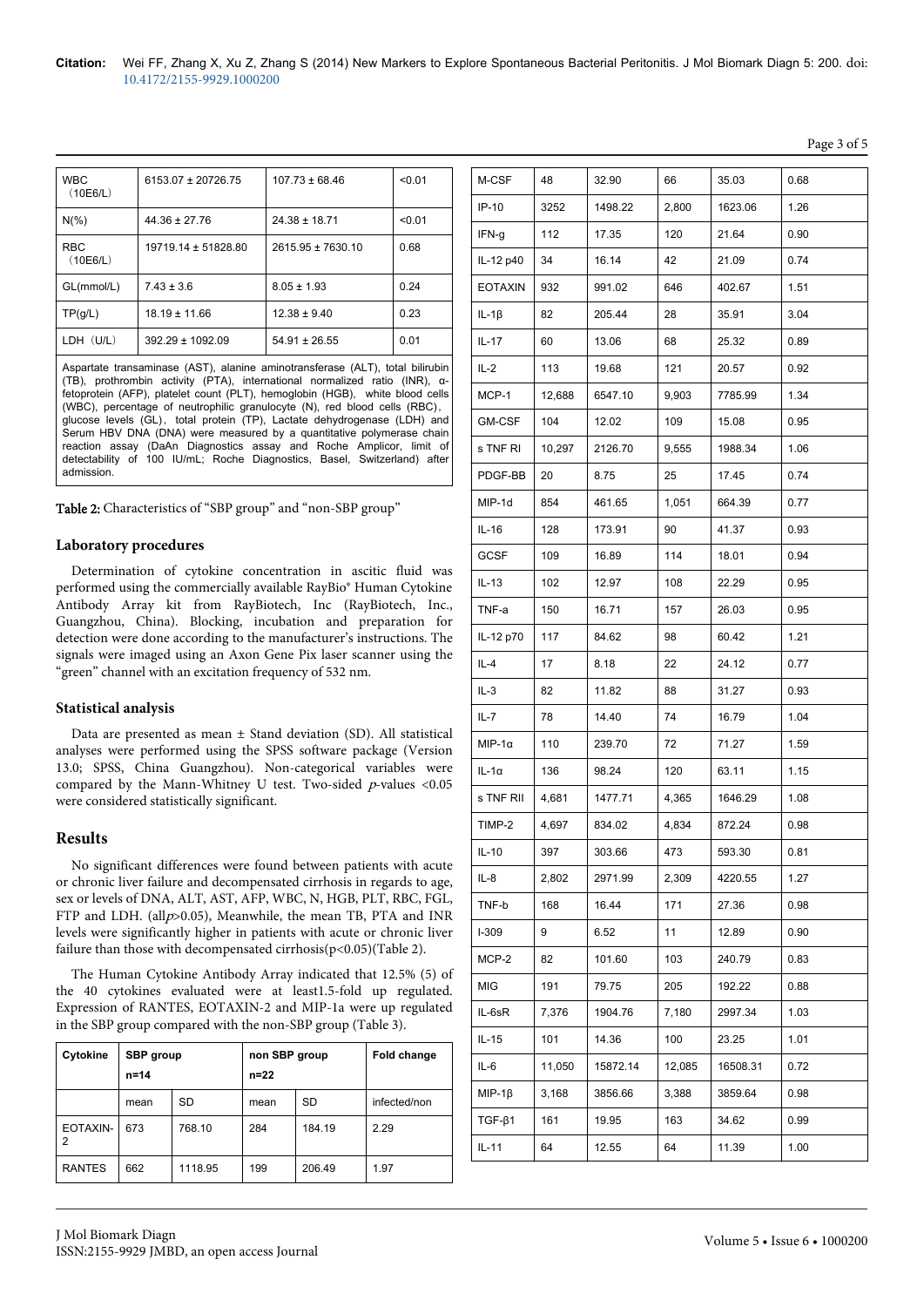| $\mid$ ICAM-1 | 2 Q44 | 2333.07 | 2.949 | 3444.19 | 00 |
|---------------|-------|---------|-------|---------|----|
|               |       |         |       |         |    |

Table 3: Cytokine levels in ascites fluids in SBP group" and "non-SBP group"

# **Discussion**

The present study assessed cytokine expression in ascitic fluid of the SBP group and non-SBP group. Compared to the non-SBP group, the SBP group showed statistically significant increased concentrations of RANTES, EOTAXIN, EOTAXIN-2, IL-1b and MIP-1a change>1.5).

RANTES/CCL5 has significant chemotactic effects on monocytes/ macrophages, T cells and NK cells and it can modulate the function of effector cells [13]. It also exhibits an inflammatory effect by increasing the numbers of local infiltrating monocytes, macrophages, and neutrophils. Previous studies have shown that hepatic RANTES levels increased significantly and the increases were parallel to the increases of the severity of the hepatitis from mild to severe hepatitis [14]. The elevation of hepatic RANTES/CCL5 may be caused by hepatitis B Virus and TNF-α. However, our study does not show higher levels of TNF-α in ascites. Further study is needed to investigate the mechanisms involved.

Eotaxin/chemokine [c-c motif] ligand 11 (CCL11) was originally described as the main chemotactic and activating factor for eosinophils, exerting its chemotactic effects through the chemokine receptor-3 (CCR3) [15]. Eotaxin / Eotaxin-2 are selectively chemoattractants for the following cells: eosinophils, basophils, Th2 T cells, mast cells, and certain subsets of dendritic cells. Intradermal injection of eotaxin-2 in humans induced infiltration of eosinophils and other inflammatory cells but had little effect on neutrophils [16]. In our study, we did not measure the cell counts of eosinophils or basophils in ascites, and this requires further study.

IL-1βis a multifunctional cytokine that plays a critical role in inflammation, immunity and antiviral response to a variety of diseases. The levels of IL-1β in the serum or within the liver are markedly elevated in the patients with chronic liver diseases [17]. In our study, ascitic levels of IL-1β were highly elevated. A possible mechanism involved in SBP patients could be post exposure of macrophages and dendritic cells to lipopolysaccharide (LPS), which binds to TLR4 and acts as a pathogen-associated molecular pattern, Transcription factor NF-κB can induce IL-1βexpression in ascites [18].

MIP-1αexpression is induced in macrophages by LPS [19], which may be a mechanism involved in the ascites of SBP patients.

SBP is a severe complication of end-stage liver disease, and can cause a high mortality rate unless diagnosed and treated early. Patients who develop SBP may have serum and ascitic fluid characteristics that are different from those who do not develop the infection. SBP is associated with increased cytokines levels. IL-6 has been identified as an important mediator of the synthesis of acute phase reactants and this cytokine also plays a possible role in regulating TNF-α action [20]. Unfortunately, no statistically significant levels of IL-6 or TNF-α in the infected group, either with or without SBP, were observed in our study or between the infected group and non-infected group.

In our study, we found 5 novel cytokines elevated in patients with SBP compared to patients without SBP. Our study also showed elevated levels of anti-inflammatory molecules in those patients with bacterial ascites and elevated pro-inflammatory molecules. That could be interpreted as a protection mechanism in those patients with higher levels of pro-inflammatory compounds. These cytokines may provide additional methods to diagnose patients with SBP, but we did not determine the exact concentration range in ascites to diagnose SBP. As such, further study is necessary to define the exact range by which SBP can be identified and diagnosed in the clinical setting.

# **Acknowledgments**

This study was supported by the RayBiotech Company (RayBiotech, Guangzhou, China).The author thanks Zhi-Liang Gao for support and critical comments on the study.

#### **References**

- 1. [Wiest R, Krag A, Gerbes A \(2012\) Spontaneous bacterial peritonitis:](http://www.ncbi.nlm.nih.gov/pubmed/22147550) [recent guidelines and beyond. Gut 61: 297-310.](http://www.ncbi.nlm.nih.gov/pubmed/22147550)
- 2. [Fullwood D, Purushothaman A \(2014\) Managing ascites in patients with](http://www.ncbi.nlm.nih.gov/pubmed/24494916) [chronic liver disease. Nurs Stand 28: 51-58.](http://www.ncbi.nlm.nih.gov/pubmed/24494916)
- 3. [Bernardi M \(2010\) Spontaneous bacterial peritonitis: from](http://www.ncbi.nlm.nih.gov/pubmed/20865473) [pathophysiology to prevention. Intern Emerg Med 5 Suppl 1: S37-44.](http://www.ncbi.nlm.nih.gov/pubmed/20865473)
- 4. [Bunchorntavakul C, Chavalitdhamrong D \(2012\) Bacterial infections](http://www.ncbi.nlm.nih.gov/pubmed/22662285) [other than spontaneous bacterial peritonitis in cirrhosis. World J Hepatol](http://www.ncbi.nlm.nih.gov/pubmed/22662285) [4: 158-168.](http://www.ncbi.nlm.nih.gov/pubmed/22662285)
- 5. [Desai A P, Reau N, Reddy KG, Te HS, Mohanty S, et al. \(2012\) Jensen](http://www.ncbi.nlm.nih.gov/pmc/articles/PMC3437533/) [Persistent spontaneous bacterial peritonitis: a common complication in](http://www.ncbi.nlm.nih.gov/pmc/articles/PMC3437533/) [patients with spontaneous bacterial peritonitis and a high score in the](http://www.ncbi.nlm.nih.gov/pmc/articles/PMC3437533/) [model for end-stage liver disease. TherapAdvGastroenterol 5: 275 - 283.](http://www.ncbi.nlm.nih.gov/pmc/articles/PMC3437533/)
- 6. [Koulaouzidis A, Bhat S, Saeed AA \(2009\) Spontaneous bacterial](http://www.ncbi.nlm.nih.gov/pubmed/19266595) [peritonitis. World J Gastroenterol 15: 1042-1049.](http://www.ncbi.nlm.nih.gov/pubmed/19266595)
- 7. [Shalimar, Acharya SK \(2013\) Difficult to treat spontaneous bacterial](http://www.ncbi.nlm.nih.gov/pubmed/23923368) [peritonitis. Trop Gastroenterol 34: 7-13.](http://www.ncbi.nlm.nih.gov/pubmed/23923368)
- 8. [European Association for the Study of the Liver \(2010\) EASL clinical](http://www.ncbi.nlm.nih.gov/pubmed/20633946) [practice guidelines on the management of ascites, spontaneous bacterial](http://www.ncbi.nlm.nih.gov/pubmed/20633946) [peritonitis, and hepatorenal syndrome in cirrhosis. J Hepatol 53: 397-417.](http://www.ncbi.nlm.nih.gov/pubmed/20633946)
- 9. WU Lingxia, Xiang Q, PU Hong (2013) The Significance of Procalcitonin Detection in Liver Cirrhosis with Spontaneous Bacterial Peritonitis. China&Foreign Medical Treatment 25.
- 10. [Bonnel AR, Bunchorntavakul C, Reddy KR \(2011\) Immune dysfunction](http://www.ncbi.nlm.nih.gov/pubmed/21397731) [and infections in patients with cirrhosis. ClinGastroenterolHepatol 9:](http://www.ncbi.nlm.nih.gov/pubmed/21397731) [727-738.](http://www.ncbi.nlm.nih.gov/pubmed/21397731)
- 11. [Maria Lagadinou, EE Solomou, A Mouzaki, CA Gogos \(2014\) Alterations](http://www.hoajonline.com/hepatolhepatitis/2055-088X/1/1) [in cytokine measurements in ascitic fluid of cirrhotic patients with and](http://www.hoajonline.com/hepatolhepatitis/2055-088X/1/1) [without spontaneous bacterial peritonitis. Clinical Hepatology and](http://www.hoajonline.com/hepatolhepatitis/2055-088X/1/1) [Hepatitis Reports 69: 62-65.](http://www.hoajonline.com/hepatolhepatitis/2055-088X/1/1)
- 12. Liver Failure and Artificial Liver Group, Chinese Society of Infectious Disease,CMA; Severe Liver Disease and Artificial Liver Group, Chinese Society of Hepatology,CMA. (2012) Chin J Clin Infect Dis5:321-327.
- 13. [Wu HL, Kao JH, Chen TC, Wu WH, Liu CH, et al. \(2014\) Serum](http://www.ncbi.nlm.nih.gov/pubmed/24730549) [cytokine/chemokine profiles in acute exacerbation of chronic hepatitis B:](http://www.ncbi.nlm.nih.gov/pubmed/24730549) [clinical and mechanistic implications. J GastroenterolHepatol 29:](http://www.ncbi.nlm.nih.gov/pubmed/24730549) [1629-1636.](http://www.ncbi.nlm.nih.gov/pubmed/24730549)
- 14. [Duan ZP, Zhao XY, Huang DZ, He LX, Chen Y, et al. \(2005\) RANTES](http://www.ncbi.nlm.nih.gov/pubmed/15978191) [gene single nucleotide polymorphisms and expression in patients with](http://www.ncbi.nlm.nih.gov/pubmed/15978191) [chronic hepatitis B virus infection. Chin Med J \(Engl\) 118: 909-914.](http://www.ncbi.nlm.nih.gov/pubmed/15978191)
- 15. [Zweifel M, Matozan K, Dahinden C, Schaffner T, Mohacsi P \(2010\)](http://www.ncbi.nlm.nih.gov/pubmed/20832583) [Eotaxin/CCL11 levels correlate with myocardial fibrosis and mast cell](http://www.ncbi.nlm.nih.gov/pubmed/20832583) [density in native and transplanted rat hearts. Transplant Proc 42:](http://www.ncbi.nlm.nih.gov/pubmed/20832583) [2763-2766.](http://www.ncbi.nlm.nih.gov/pubmed/20832583)
- 16. [Andrew MenziesGow, Sun Ying, Ian Sabroe, Victoria L Stubbs,](http://www.jimmunol.org/content/169/5/2712.long) [DulceSoler, et al. \(2002\)Eotaxin \(CCL11\) and Eotaxin-2 \(CCL24\) Induce](http://www.jimmunol.org/content/169/5/2712.long) [Recruitment of Eosinophils, Basophils, Neutrophils, and Macrophages As](http://www.jimmunol.org/content/169/5/2712.long) [Well As Features of Early- and Late-Phase Allergic Reactions Following](http://www.jimmunol.org/content/169/5/2712.long)